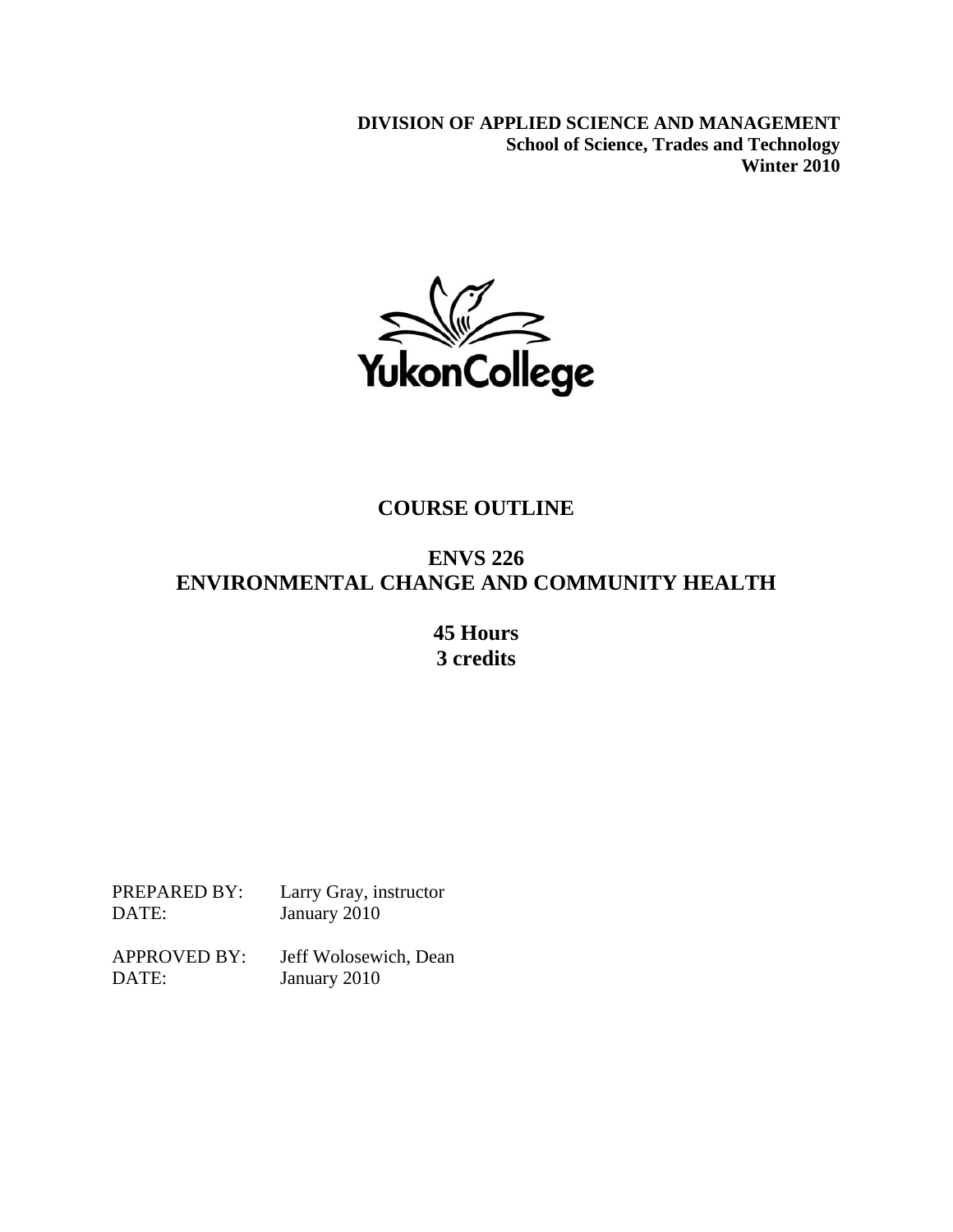## **YUKON COLLEGE**

Copyright January 2010

All rights reserved. No part of this material covered by this copyright may be reproduced or utilized in any form or by any means, electronic or mechanical, traded, or rented or resold, without written permission from Yukon College.

Course Outline prepared by Larry Gray, January 2010

Yukon College P.O. Box 2799 Whitehorse, YT Y1A 5K4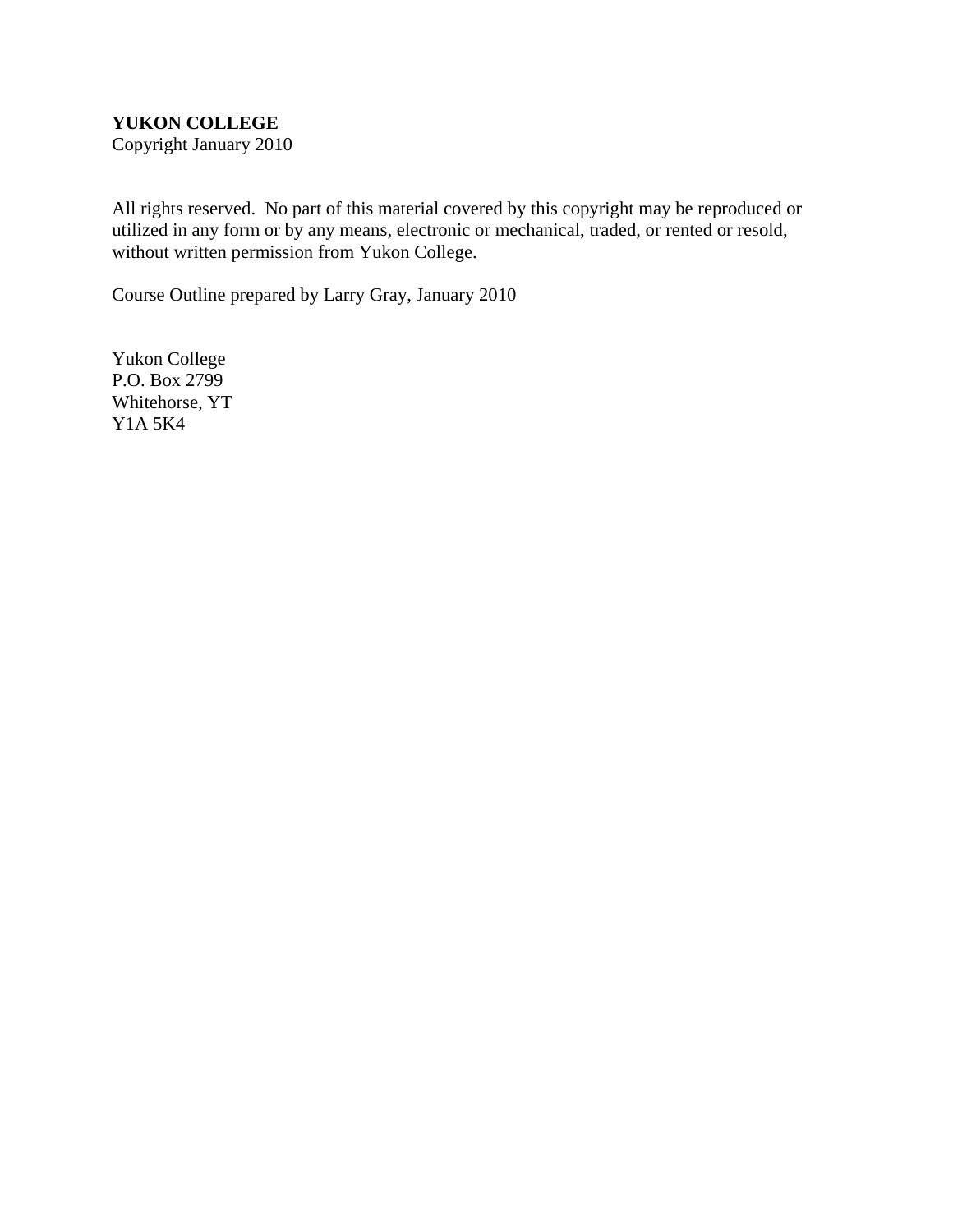## **DIVISION OF APPLIED SCIENCE AND MANAGEMENT School of Science, Trades and Technology Winter 2010**

## **ENVS 226 ENVIRONMENTAL CHANGE AND COMMUNITY HEALTH**

| <b>INSTRUCTOR:</b>                              | Larry Gray                                                                             |
|-------------------------------------------------|----------------------------------------------------------------------------------------|
| <b>OFFICE HOURS:</b><br><b>OFFICE LOCATION:</b> | Fridays, $9:00$ am. $-$ noon.<br>A2310                                                 |
| FAX:                                            | <b>TELEPHONE/E-MAIL:</b> $332-4442$ / $\lg \text{ray@yukon}$ college.yk.ca<br>668-8828 |
|                                                 |                                                                                        |

**COURSE OFFERING** Tuesdays and Thursdays 9-10:30 am. **DAYS & TIMES:**

### **COURSE DESCRIPTION**

This course (developed in collaboration with Canada's Northern Contaminants Program and Trent University) is complementary to ENVS 225 Environmental Change and Fish & Wildlife Health. It covers some of the same material, but in less depth and focuses more on impacts of environmental changes (such as environmental contaminants and climate change) on human health. The course is relevant for all northerners, but particularly those interested in working in the health field. The importance of traditional food to the health of northerners, alternative models of health and wellness, and traditional versus modern diets are all discussed in light of the latest research results on contaminants and other environmental issues in the north.

### **LEARNING OUTCOMES:**

With successful completion of the course, students will have demonstrated

- a. Recognition and appreciation of the geographic and global scope of environmental changes that affect the north, particularly, the long-range and point source contaminants and climate change.
- b. Understanding of the holistic connections (spiritual, mental, physical and emotional) between the land/wildlife and human health.
- c. Appreciation of what it means to be a healthy person and a healthy community.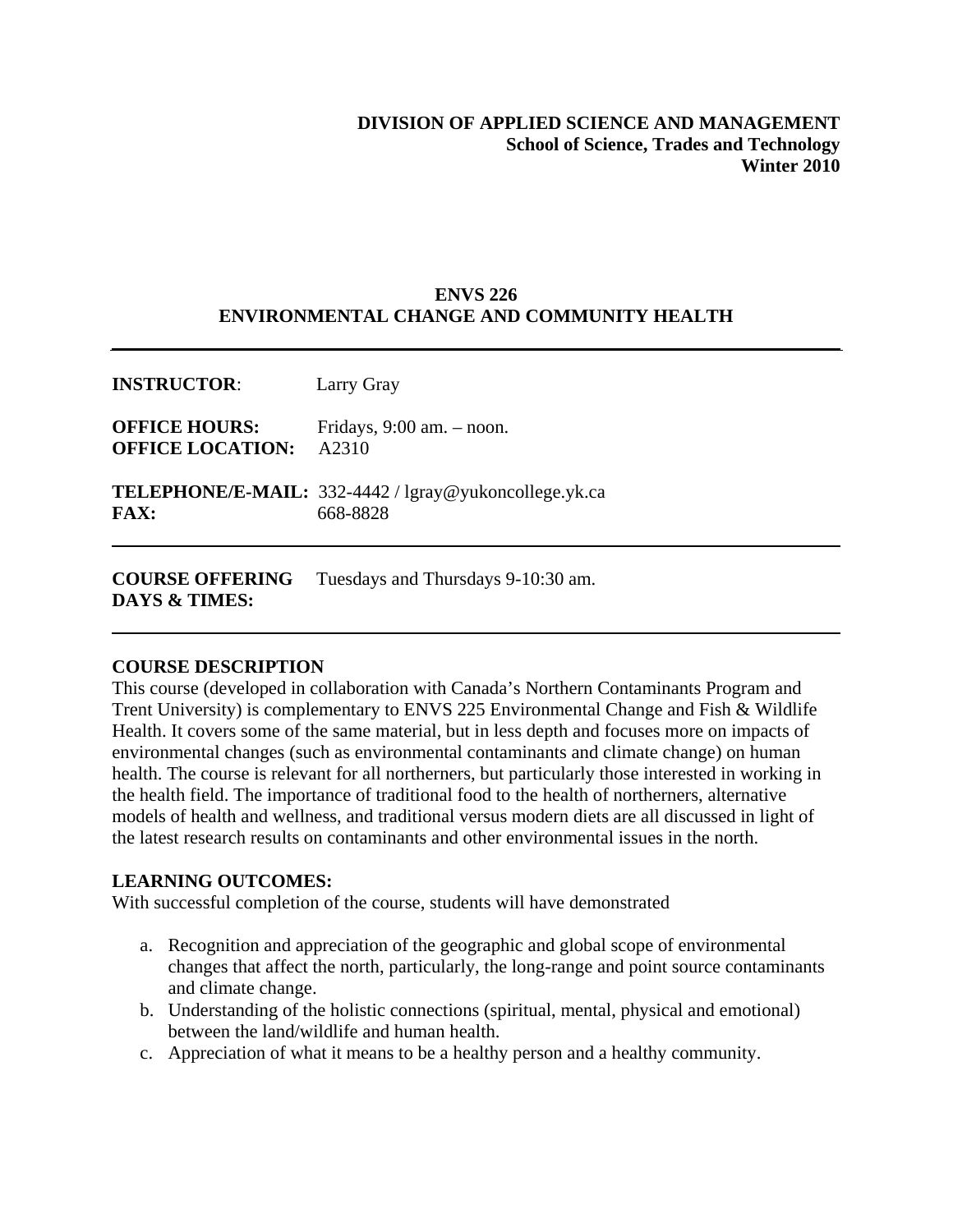- d. Understanding of human exposure assessment, toxicology and epidemiology of selected northern contaminants as well as an understanding of human risk and benefit assessment and management procedures for northern contaminants
- e. Ability to make informed choices about a healthy lifestyle and to develop a Community Health Education Plan for the student's community.

## **DELIVERY METHODS/FORMAT:**

This course is designed for distance delivery. There will be two  $1 \frac{1}{2}$  hour videoconferences each week and a course website, including a discussion forum and links to other information sources.

## **PREREQUISITES:**

Pre-requisite is  $2<sup>nd</sup>$  year standing or permission of the instructor

## **COURSE REQUIREMENTS/EVALUATION:**

#### **Attendance and Participation**

Attendance at all videoconference sessions is mandatory. Unexcused absences in excess of 10% of scheduled activities may result in dismissal at the instructor's discretion.

#### **Assignments**

Weekly assignments are given. Students will also undertake a major research project on a "reallife" environment and community health issue, demonstrating the links between the two. The project will be written up as a term paper.

### **Evaluation**

The course grade will be arrived at as follows:

| Assignments            | 20% |
|------------------------|-----|
| Mid-Course Exam        | 20% |
| Research Project/Paper | 30% |
| Final Exam             | 30% |

### **PLAGIARISM**

It should be noted that plagiarism (academic dishonesty) is a serious academic offence and will result in your receiving a mark of zero on the assignment or the course. In certain cases, it can also result in dismissal from the College. Plagiarism involves representing the words of someone else as your own, without citing the source from which the material is taken. If the words of others are directly quoted or paraphrased, they must be cited according to standard procedures. The resubmission of a paper for which you have previously received credit and the submission of the same paper for two courses also constitutes plagiarism and academic dishonesty. **Do not jeopardize your academic future with plagiarism. It is dishonest and can have serious consequences.** 

### **REQUIRED TEXTBOOKS/MATERIALS:**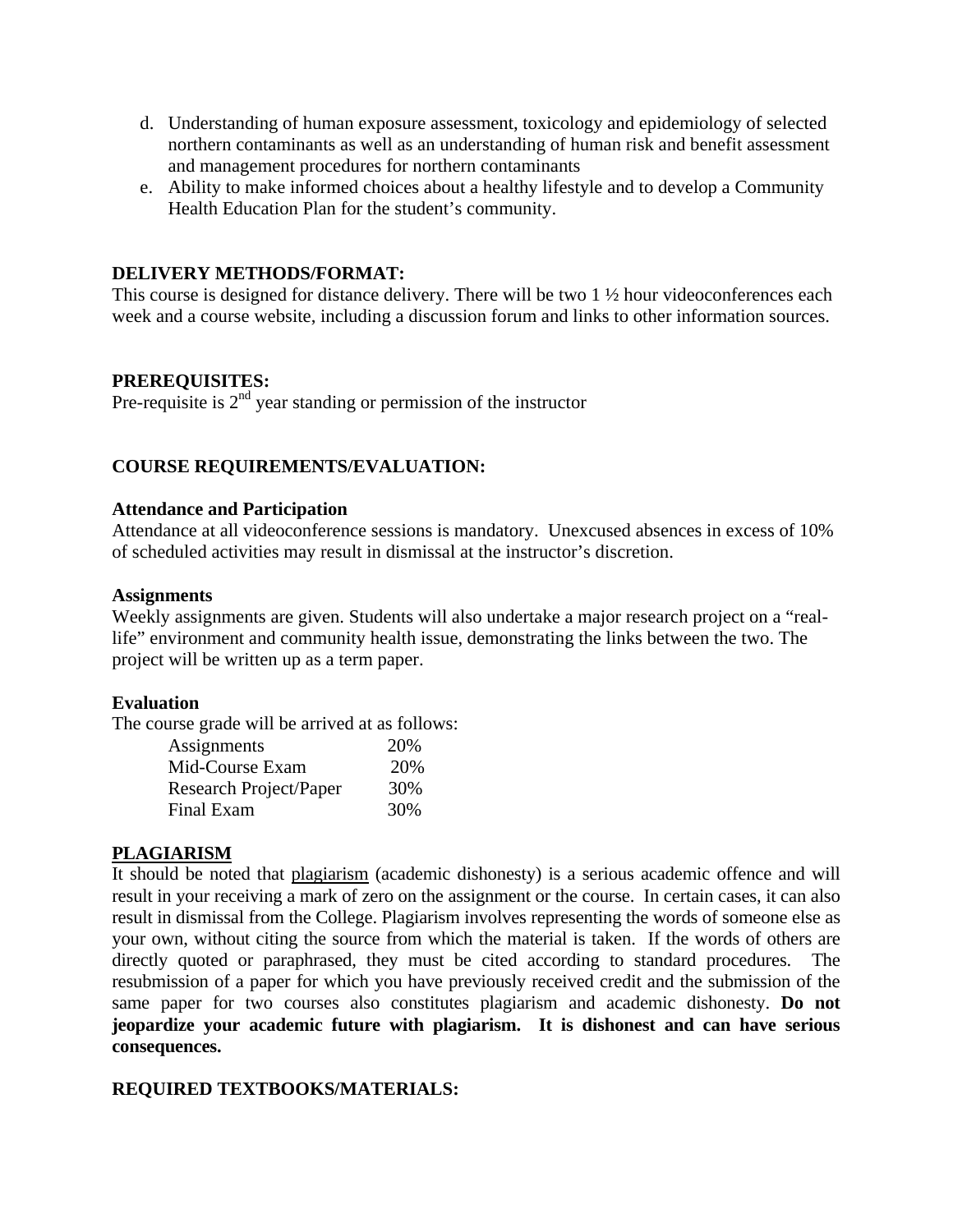Smith, R. & Lourie, B. (2009). *Slow Death by Rubber Duck*. Alfred A, Knopf. Canada. A course reader with selected readings as well as on-line resources.

**EQUIVALENCY/TRANSFERABILITY:** 

In progress

**ENVS 226 COURSE SYLLABUS**